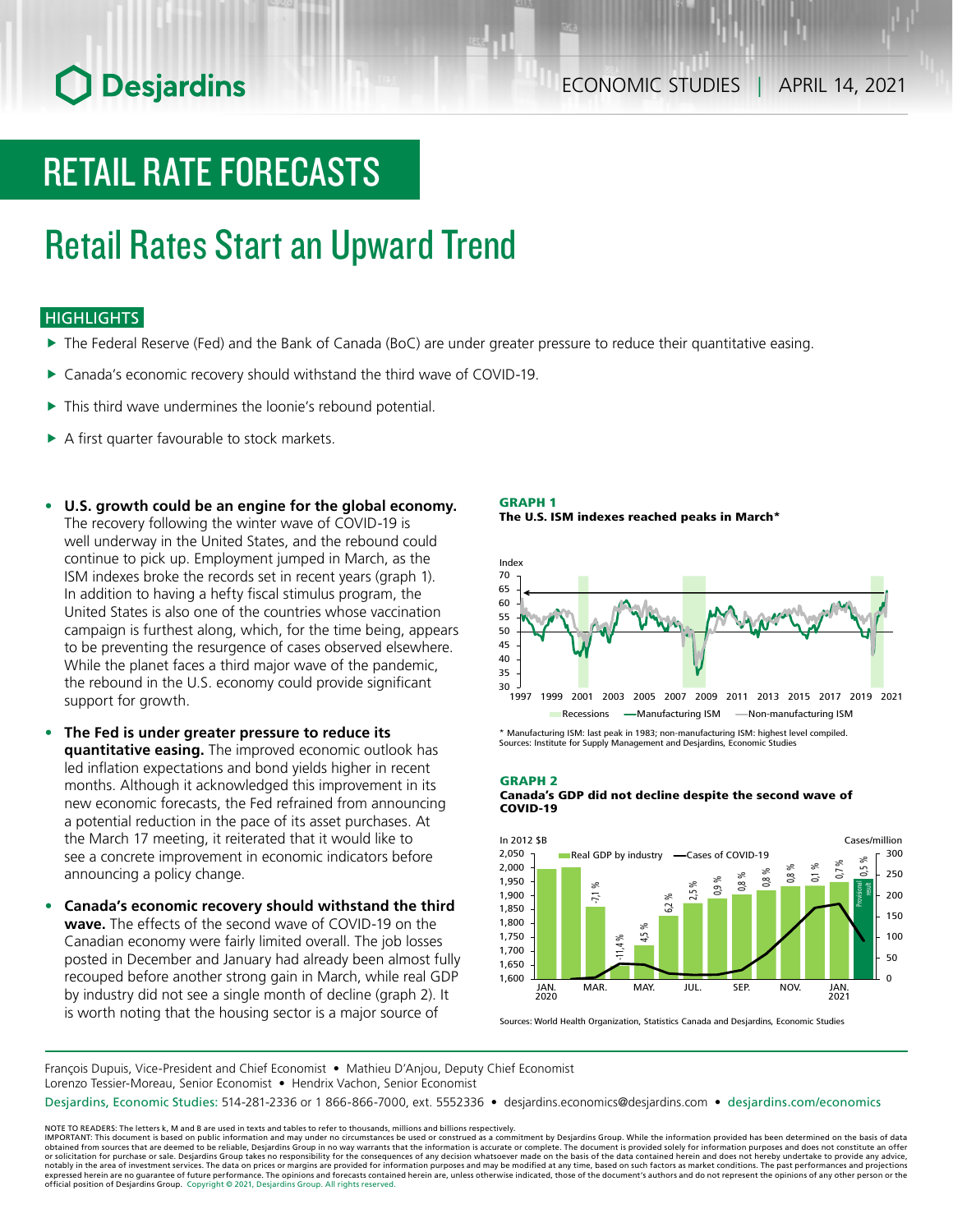### **Desjardins**

strength for the Canadian economy. Housing starts, resales and property prices have been exceptionally lively despite the pandemic. Although the renewed spread of COVID-19 brings with its new closures, job losses could be smaller this time around. The vaccination campaign, which is rolling out well, could also shorten this new wave.

- **• The BoC seems more inclined to adjust asset purchases.** The BoC strayed little from its message at the March 10 meeting. However, it did acknowledge the resilience of Canada's economy and showed openness to adjusting the pace of its asset purchases as it gains confidence in the strength of the recovery. Very good recent economic data could mean that such an adjustment could take place soon.
- **• Retail rates resume an upward trend.** The upward movement in bond yields beat expectations in February and March as a result of a surge in inflation expectations. This sudden steepening affected in particular the 5-year bond and over, raising financing costs for financial institutions. The retail rates actually offered, especially fixed mortgage rates, have resumed an upward trend, even though posted rates have not budged. Variable rates are, however, expected to remain low, at least until key rate increases are announced, which could wait until the beginning of 2023 (graph 3).

*DISCOUNT* 

#### GRAPH 3

5-year and over fixed mortgage rates will rise, while the variable rate will remain steady



Sources: Bank of Canada and Desjardins, Economic Studies

### TABLE 1

### *Forecasts: Retail rate*

|                                | <b>DISCOUNT</b><br><b>RATE</b> | <b>PRIME RATE</b> |               | <b>MORTGAGE RATE</b> |               | <b>TERM SAVINGS</b> |               |               |  |
|--------------------------------|--------------------------------|-------------------|---------------|----------------------|---------------|---------------------|---------------|---------------|--|
| IN $%$                         |                                |                   | 1 year        | 3 years              | 5 years       | 1 year              | 3 years       | 5 years       |  |
| <b>Realized</b> (end of month) |                                |                   |               |                      |               |                     |               |               |  |
| October 2020                   | 0.50                           | 2.45              | 2.89          | 3.54                 | 4.74          | 0.50                | 0.70          | 0.95          |  |
| November 2020                  | 0.50                           | 2.45              | 2.89          | 3.54                 | 4.74          | 0.45                | 0.65          | 0.90          |  |
| December 2020                  | 0.50                           | 2.45              | 2.89          | 3.54                 | 4.74          | 0.45                | 0.65          | 0.90          |  |
| January 2021                   | 0.50                           | 2.45              | 2.89          | 3.54                 | 4.74          | 0.40                | 0.60          | 0.85          |  |
| February 2021                  | 0.50                           | 2.45              | 2.79          | 3.49                 | 4.74          | 0.40                | 0.60          | 0.85          |  |
| March 2021                     | 0.50                           | 2.45              | 2.79          | 3.49                 | 4.74          | 0.40                | 0.60          | 1.05          |  |
| April 14, 2021                 | 0.50                           | 2.45              | 2.79          | 3.49                 | 4.74          | 0.40                | 0.60          | 1.05          |  |
| <b>Forecasts</b>               |                                |                   |               |                      |               |                     |               |               |  |
| End of quarter                 |                                |                   |               |                      |               |                     |               |               |  |
| 2021: Q2                       | 0.50                           | 2.45              | $2.65 - 3.10$ | $3.35 - 3.80$        | $4.60 - 5.05$ | $0.35 - 0.60$       | $0.55 - 0.80$ | $1.00 - 1.25$ |  |
| 2021: Q3                       | $0.50 - 0.75$                  | $2.45 - 2.70$     | $2.50 - 3.20$ | $3.20 - 3.90$        | $4.45 - 5.15$ | $0.20 - 0.70$       | $0.40 - 0.90$ | $0.85 - 1.35$ |  |
| 2021: Q4                       | $0.25 - 0.75$                  | $2.20 - 2.70$     | $2.40 - 3.35$ | $3.10 - 4.05$        | $4.50 - 5.45$ | $0.00 - 0.95$       | $0.20 - 1.15$ | $0.65 - 1.60$ |  |
| 2022: Q1                       | $0.25 - 1.00$                  | $2.20 - 2.95$     | $2.35 - 3.45$ | $3.05 - 4.15$        | $4.45 - 5.55$ | $0.00 - 1.05$       | $0.15 - 1.25$ | $0.75 - 1.85$ |  |
| End of year                    |                                |                   |               |                      |               |                     |               |               |  |
| 2022                           | $0.25 - 1.25$                  | $2.20 - 3.20$     | $2.25 - 3.70$ | $2.95 - 4.40$        | $4.55 - 6.00$ | $0.00 - 1.30$       | $0.35 - 1.80$ | $0.95 - 2.40$ |  |
| 2023                           | $0.75 - 2.25$                  | 2.70-4.20         | $2.40 - 4.40$ | $3.20 - 5.20$        | $4.50 - 6.50$ | $0.10 - 2.10$       | $0.50 - 2.50$ | $0.85 - 2.85$ |  |
| 2024                           | $1.25 - 3.25$                  | $3.20 - 5.20$     | $2.90 - 5.30$ | 3.30-5.70            | $4.60 - 7.00$ | $0.35 - 2.75$       | $0.75 - 3.15$ | $0.95 - 3.35$ |  |

<sup>1</sup> Non-redeemable (annual); NOTE: Forecasts are represented using an asymmetric range reflecting the perceived probability of deviation from the base scenario. The mean of the range does not represent the forecast associated with the base scenario.

Source: Desjardins, Economic Studies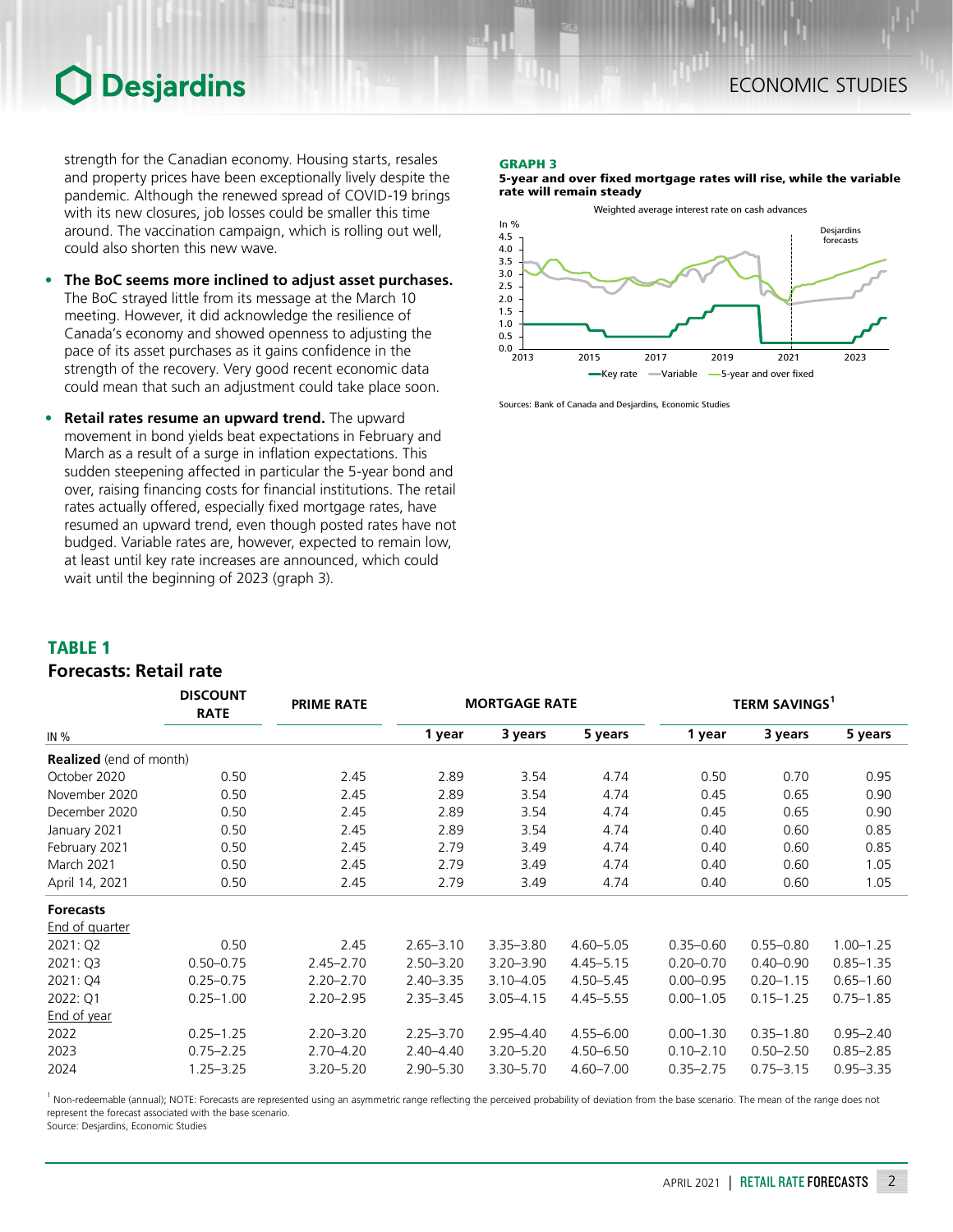# **O** Desjardins

## Exchange Rate

The Third Wave of COVID-19 Undermines the Loonie's Rebound Potential

- The third wave of COVID-19 that has swept through many countries in recent weeks increased currency market volatility. The U.S. dollar tended to appreciate until the end of March, especially since the United States was largely unaffected by the rise in COVID-19 cases. Since the beginning of April, however, the trend seems to want to return to depreciation for the greenback (graph 4). This is likely due to the fact that investors are fairly optimistic about the coming months, counting on the continued vaccination campaign and the lifting of the public health measures recently put in place in a number of countries.
- Canada was hit by the third wave somewhat later than Europe, and the recently announced public health measures in several provinces seem to be limiting the Canadian dollar's capacity to climb back up to the US\$0.80 mark (graph 5). The euro fared better recently, returning to around US\$1.19 and C\$1.50. Elsewhere in Europe, the pound sterling seems to be struggling more because of uncertainty surrounding the implementation of the Brexit deal. In particular, fresh tensions erupted in Northern Ireland.
- **• Forecasts:** The U.S. dollar is expected to continue to depreciate slightly in the coming quarters. The U.S. economy should definitely do well, but a number of other countries will follow in its wake soon. The expected moderation in the progression of bond yields in the United States should also limit the greenback's rebound potential this year. Canada's continued vaccination rollout and a gradual lifting of public health measures will help bring the Canadian dollar back up to US\$0.80 by early summer. Gains are expected to be rather small from then onwards.

### GRAPH 4 The U.S. dollar has been underperforming since early April



<sup>\*</sup> Based on a basket of currencies that includes the Canadian dollar, euro, pound, yen, Swiss franc and Swedish krona. Sources: Datastream and Desjardins, Economic Studies

### GRAPH 5 The Canadian dollar is holding below US\$0.80



Sources: Datastream and Desjardins, Economic Studies

| Impacts on the Canadian dollar | <b>Short-term</b> | Long-term |
|--------------------------------|-------------------|-----------|
| Risk aversion                  |                   | ↗         |
| Commodity prices               |                   | ↗         |
| Interest rate spreads          |                   |           |

| <b>TABLE 2</b>             |  |
|----------------------------|--|
| <b>Forecasts: Currency</b> |  |

|               | 2020   |        | 2021      |        |        |        | 2022   |     |        |        |        |
|---------------|--------|--------|-----------|--------|--------|--------|--------|-----|--------|--------|--------|
| END OF PERIOD | Q3     | Q4     | <b>Q1</b> | Q2f    | Q3f    | Q4f    |        | Q1f | Q2f    | Q3f    | Q4f    |
| US\$/CAN\$    | 0.7507 | 0.7853 | 0.7962    | 0.8050 | 0.8100 | 0.8100 | 0.8100 |     | 0.8100 | 0.8050 | 0.8000 |
| CAN\$/US\$    | 1.3321 | 1.2734 | .2560     | 1.2422 | 1.2346 | 1.2346 | 1.2346 |     | 1.2346 | 1.2422 | 1.2500 |
| CAN\$/€       | .5621  | .5580  | 1.4762    | .4907  | 1.4938 | 1.5062 | .5062  |     | .4938  | 1.4907 | 1.4875 |
| USS/E         | .1727  | 1.2236 | 1.1753    | .2000  | 1.2100 | 1.2200 | 1.2200 |     | 1.2100 | 1.2000 | 1.1900 |
| US\$/£        | .2928  | .3670  | .3797     | .3900  | 1.4100 | 1.4300 | 1.4300 |     | 1.4300 | .4400  | 1.4400 |

f: forecasts

Sources: Datastream and Desjardins, Economic Studies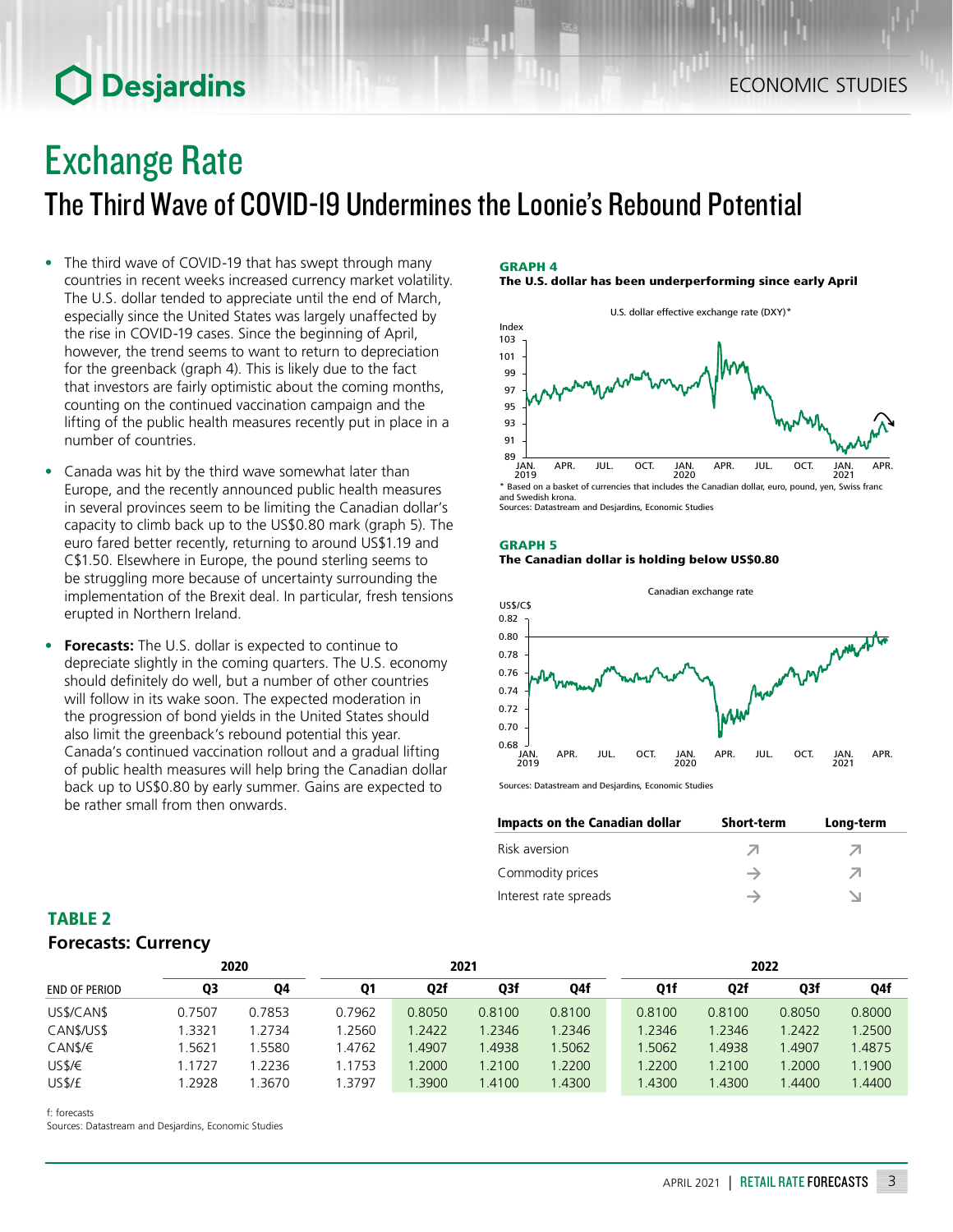# **O** Desjardins

### Asset Classes Return A First Quarter Favourable to Stock Markets

### **• The improved economic outlook favours the stock**

**markets.** The North American economies were very resilient amid the second wave of COVID-19, while many industries, including residential real estate and commodities, experienced exceptional growth. The acceleration of vaccination programs and the U.S. government's generous aid plans also point to strong economic growth in the coming quarters. Business earnings should therefore continue to climb and reach new heights once the sectors hardest hit by social distancing measures resume their activities (graph 6). Against this backdrop, stock markets have continued to pull in significant gains since the start of 2021, despite the rise in bond yields. Buoyed by rising oil prices, the S&P/TSX did particularly well, with a total return, including dividends, of more than 8% in the first quarter (graph 7).

- **• A much more difficult start to the year for bonds.** The marked improvement in the economic outlook and government and monetary authorities' commitment to keep highly stimulative policies for a long time to come have also put significant upward pressure on bond yields. Until the end of January, the rise was mainly affecting long-term yields and essentially reflecting higher inflation expectations. We are now seeing a more generalized increase in bond yields, as investors start to expect faster monetary policy normalization. The Canadian 5-year yield therefore rose from 0.39% at the end of 2020 to close to 1%. Although credit spreads are still narrow, such a fast increase in bond yields dragged the FTSE Canada Universe Bond index down 5% in the first quarter.
- **• Fears of overheating could remain.** The speed of economic recovery in North America surprised all observers, and the outlook is very favourable with the U.S. ISM indexes, for example, having recently reached multi-year highs. This recovery is due primarily to very high demand from consumers, whose income was boosted by government support programs. In many sectors, supply has difficulty keeping up with demand, which has already resulted in a dramatic surge in some prices, including residential properties and commodities. U.S. businesses are also reporting generalized upward pressure on the price of their inputs and on their supplier deliveries (graph 8). In the past, we would have expected central banks to be concerned about such inflationary trends. This time around, however, the Federal Reserve (Fed) seems to be welcoming them and, for the time being, is refusing to consider a rapid reduction in its exceptional support measures.

#### GRAPH 6

The recovery in business earnings is impressive, and the outlook is favourable



Sources: S&P Dow Jones Indices and Desjardins, Economic Studie

#### GRAPH 7

#### The Canadian stock market stood out in the first quarter, but the bond market saw steep losses



Sources: Datastream and Desjardins, Economic Studies

#### GRAPH 8

#### ISM manufacturing index components suggest procurement difficulties



Sources: Institute for Supply Management and Desjardins, Economic Studies